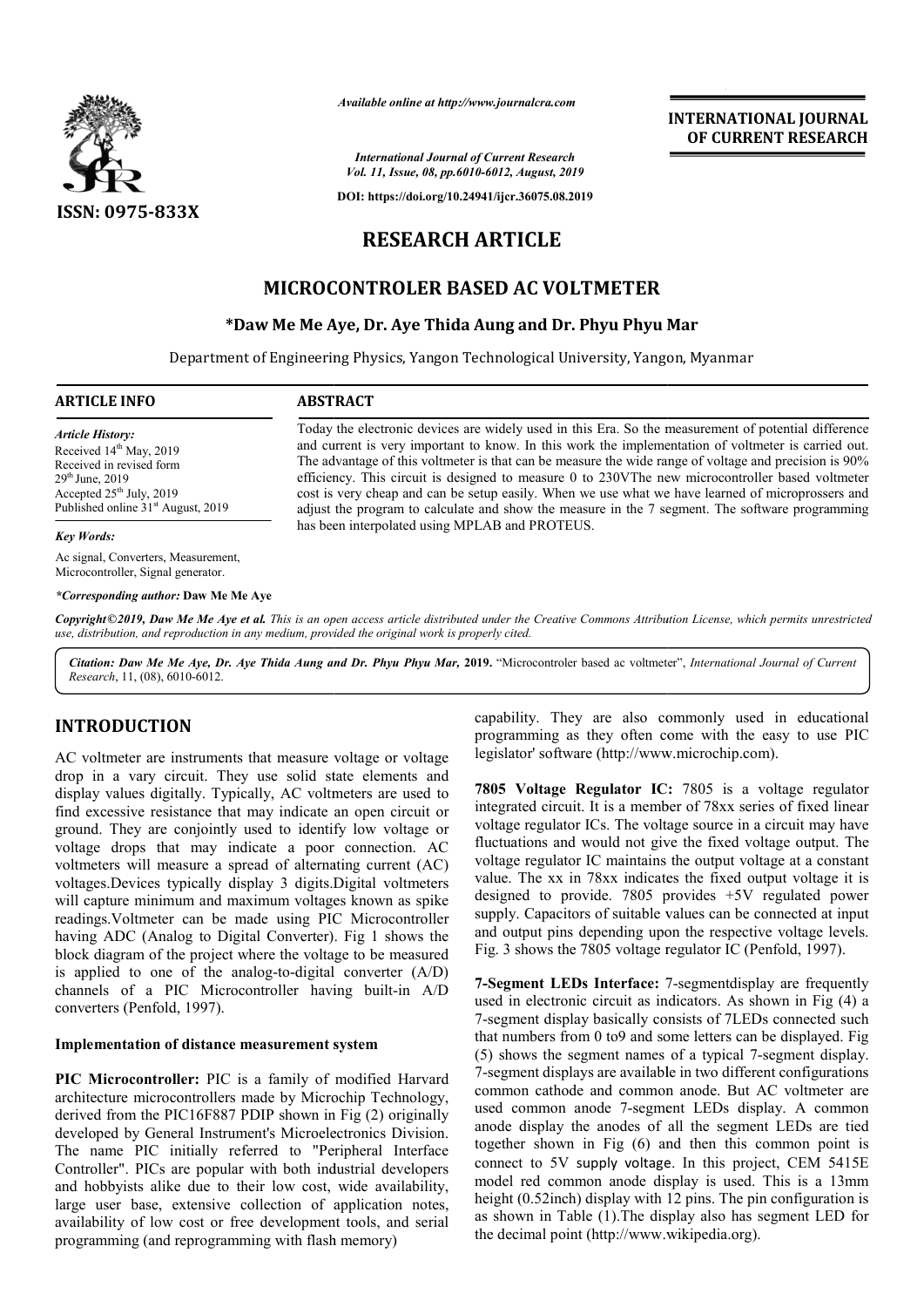

**Fig. 2. The photo of PIC16F887 PDIP microcontroller**



**Fig. 3. 7805 Voltage Regulator IC**



**Fig. 4. A common-anode display the anodes of all the segment LEDs**



**Fig. 5. The segment names of a typical 7-segment display**



**Fig (6) A 7-segment display basically consists of 7 LEDs**

|  |  |  | Table 1. CEM5415E pin configuration |
|--|--|--|-------------------------------------|
|--|--|--|-------------------------------------|

| Pin Number | Segment       |
|------------|---------------|
| 1          | E             |
| 2          | D             |
| 3          | Decimal Point |
| 4          | C             |
| 5          | G             |
| 6          | Common Anode  |
| 7          | B             |
| 8          | Common Anode  |
| 9          | Common Anode  |
| 10         | F             |
| 11         | A             |
| 12         | Common Anode  |

**Flow Diagram:** The flow diagram of the project is shown in Fig (7). At the beginning of the program, PORTC pin are configured as outputs and the display of LED1, LED 2, LED 3, LED 4 are turn off. Then the bit pattern to be sent to the display to show the value of variable display state is determined and the data is sent to the display.



**Fig. 7. Shown the flow diagram**

# **RESULTS AND DISCUSSION**

Many control applications require the measurement of analogue variables, such as voltage, temperature, pressure, speed and so on. Selected PIC Microcontroller incorporate analogue inputs, which are connected to an analogue to digital converter (ADC); this outputs a 10- bit binary representation of an input voltage. This result is then accurate to 1 part in 1024  $(2^{10})$ , better than 0.1 % at full scale, and precise enough for most purpose. ADC module of PIC Microcontroller converts the signals on its analog pin to 10-bit binary data and it has software selectable high and low voltage reference input to some combination of  $V_{DD}$  ,  $V_{SS}$  , RA0 and RE3. The analog input to PIC is limited to  $V_{SS}$  and  $V_{DD}$  voltage (0-5V) of PIC Microcontroller. This circuit is designed to measure 0 to 230V. So it will be map 0 to 230V to 0 to 5V by using a voltage divider. Current through a circuit can be measured by introducing a  $1\Omega$  resistor and measuring the voltage across it.